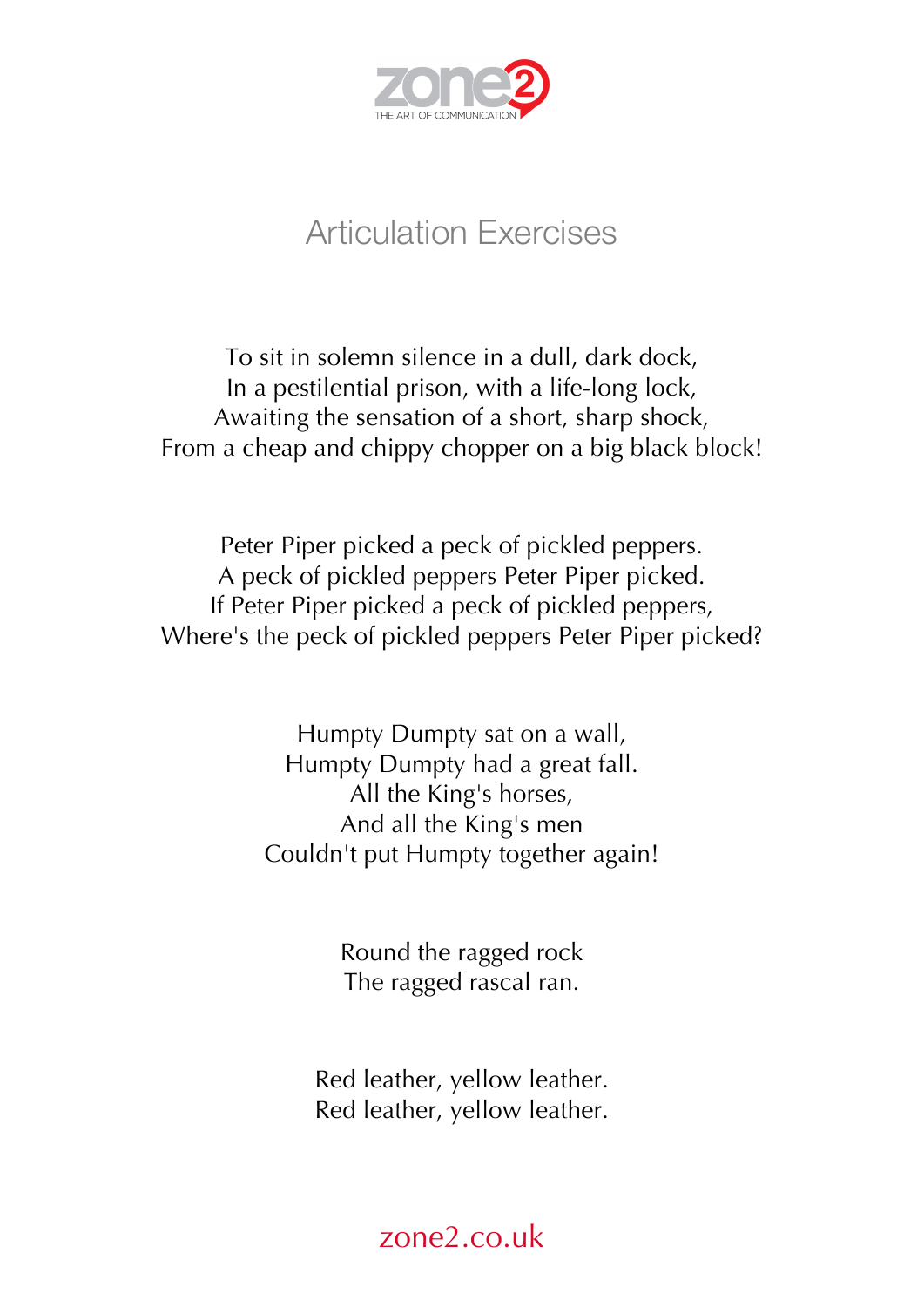

Betty bought a bit of butter But she found the butter bitter, So she bought a bit of better butter To make the bitter butter better!

All I want is a proper cup of coffee made in a proper copper coffee pot. I may be off my dot, but I want a cup of coffee in a proper coffee pot. Tin coffee pots and iron coffee pots, they're no use to me. If I can't have a proper cup of coffee in a proper copper coffee pot, I'll have a cup of tea.

I saw Susie sitting in a shoe shine shop. Where she sits she shines, and where she shines she sits.

How many boards Could the Mongols hoard If the Mongol hordes got bored?

The thirty-three thieves thought that they thrilled the throne throughout Thursday.

## $zone2.co.uk$